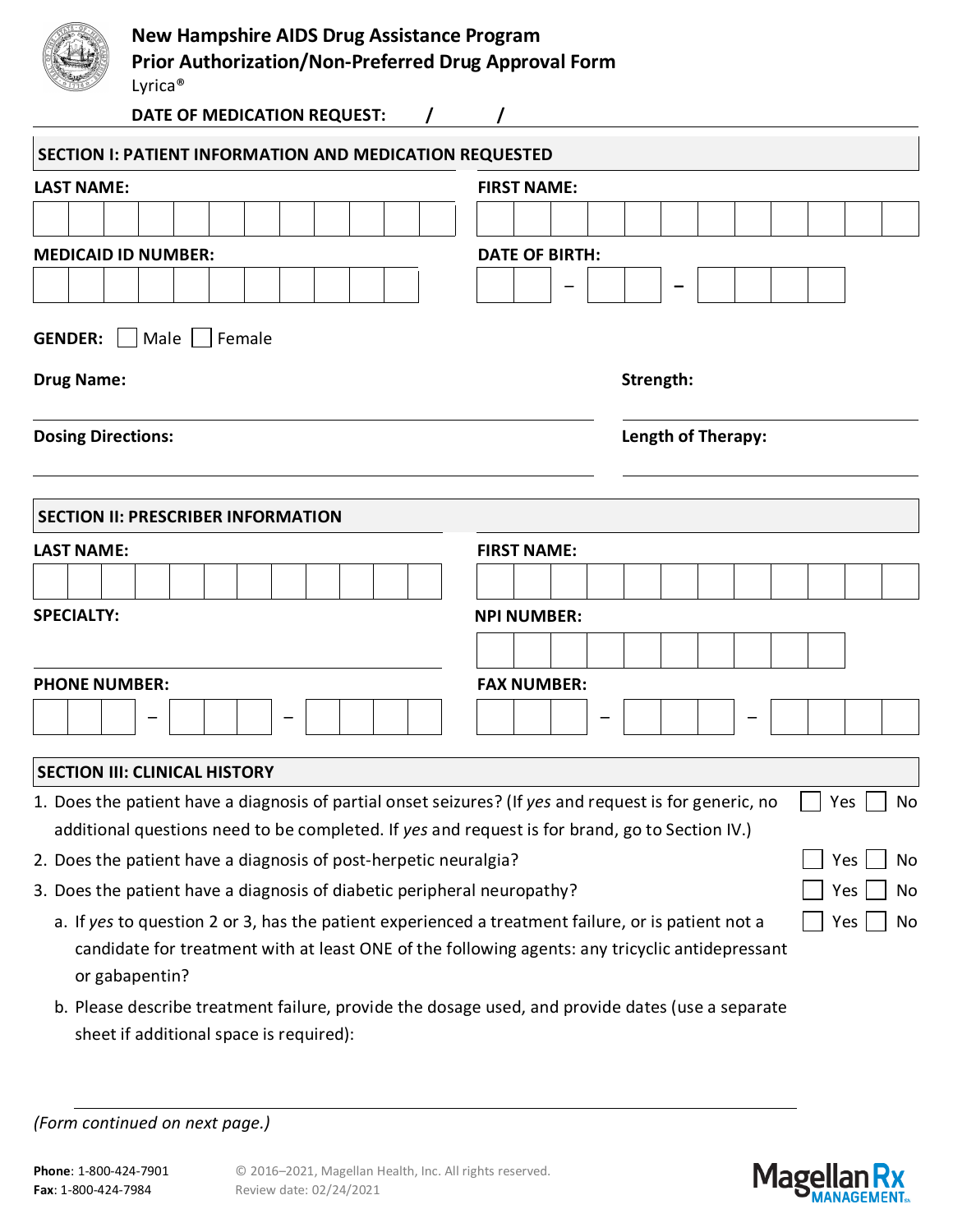

## **New Hampshire AIDS Drug Assistance Program**

**Prior Authorization/Non-Preferred Drug Approval Form**

Lyrica®

**DATE OF MEDICATION REQUEST:** 

|    | <b>PATIENT LAST NAME:</b><br><b>PATIENT FIRST NAME:</b>                                                                                                               |                       |  |  |  |  |  |  |  |  |  |
|----|-----------------------------------------------------------------------------------------------------------------------------------------------------------------------|-----------------------|--|--|--|--|--|--|--|--|--|
|    |                                                                                                                                                                       |                       |  |  |  |  |  |  |  |  |  |
|    | <b>SECTION III: CLINICAL HISTORY (Continued)</b>                                                                                                                      |                       |  |  |  |  |  |  |  |  |  |
| 4. | Does the patient have a diagnosis of fibromyalgia? (If yes, continue to questions $5-9$ .)                                                                            | Yes<br>No             |  |  |  |  |  |  |  |  |  |
| 5. | Has widespread pain been present for at least 3 months?                                                                                                               | Yes<br>No             |  |  |  |  |  |  |  |  |  |
| 6. | Is pain present in at least 11 out of the 18 specific tender points (according to ACR guidelines)?                                                                    | Yes<br>No             |  |  |  |  |  |  |  |  |  |
|    | 7. Please describe any physical fitness interventions that have been done (use a separate sheet if<br>additional space is required):                                  |                       |  |  |  |  |  |  |  |  |  |
| 8. | Has the patient experienced a treatment failure, or is not a candidate for, treatment with at<br>least ONE of the following agents: amitriptyline or cyclobenzaprine? |                       |  |  |  |  |  |  |  |  |  |
|    | Please describe treatment failure and provide dates (use a separate sheet if additional space<br>a.<br>is required):                                                  |                       |  |  |  |  |  |  |  |  |  |
| 9. | Is the patient currently on duloxetine or milnacipran?                                                                                                                | N <sub>0</sub><br>Yes |  |  |  |  |  |  |  |  |  |
|    | 10. Is there any additional information that would help in the decision-making process? If additional space is<br>needed, please use another page.                    |                       |  |  |  |  |  |  |  |  |  |

## *If you are requesting brand Lyrica® or Lyrica CR®, proceed to Section IV.*

#### **SECTION IV: NON-PREFERRED DRUG APPROVAL CRITERIA**

Chapter 188 of the Laws of 2004 requires that Medicaid only cover non-preferred drugs upon a finding of medical necessity by the prescribing physician. Chapter 188 requires that you base your determination of medical necessity on the following criteria.

#### Allergic reaction. **Describe reaction:**

| Drug-to-drug interaction. Describe reaction: |  |  |
|----------------------------------------------|--|--|
|                                              |  |  |

*(Form continued on next page.)*